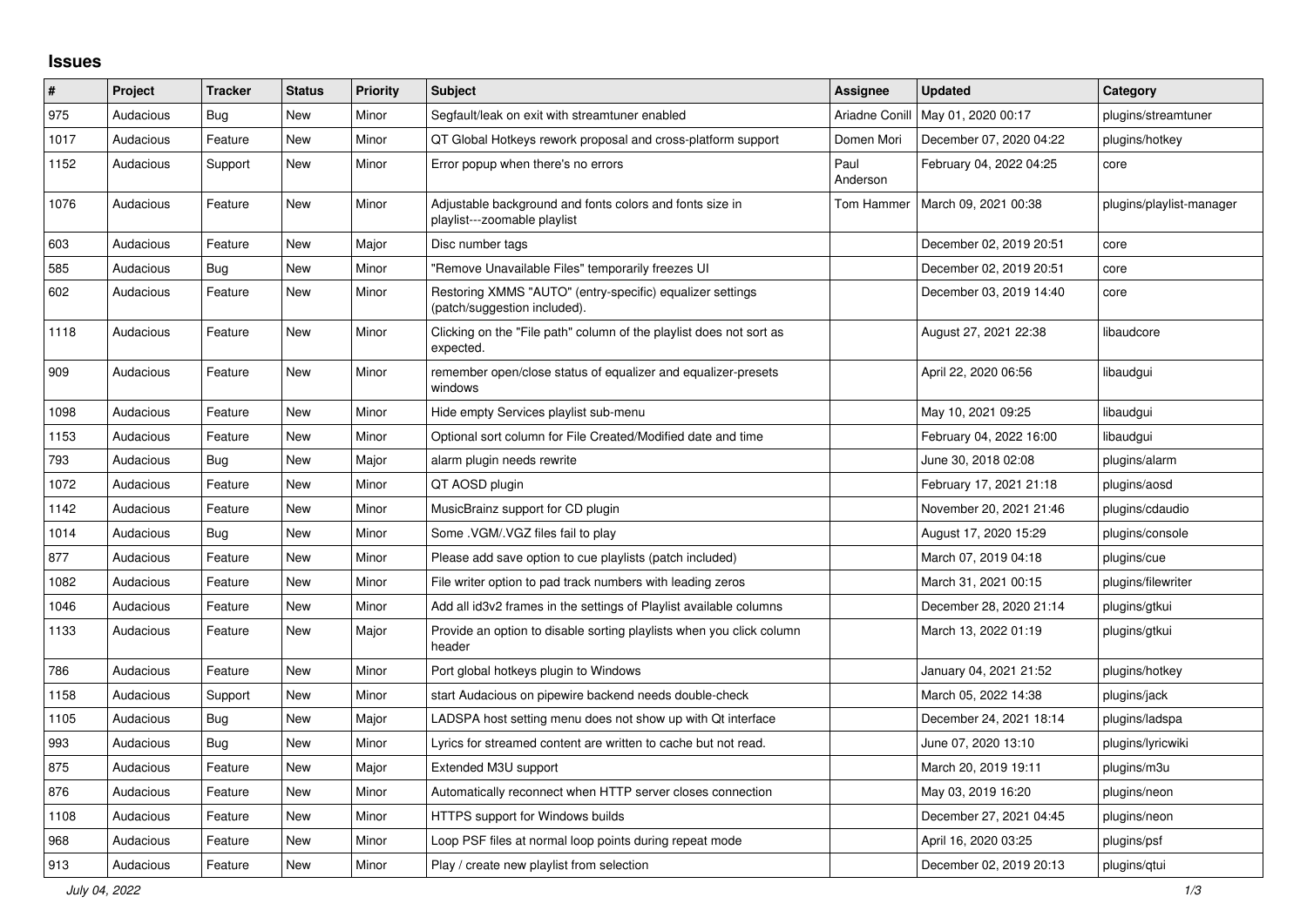| $\#$ | Project   | Tracker    | <b>Status</b> | <b>Priority</b> | <b>Subject</b>                                                                                      | <b>Assignee</b> | <b>Updated</b>           | Category            |
|------|-----------|------------|---------------|-----------------|-----------------------------------------------------------------------------------------------------|-----------------|--------------------------|---------------------|
| 945  | Audacious | Feature    | New           | Minor           | Balance control in newer interface                                                                  |                 | March 23, 2020 13:28     | plugins/qtui        |
| 429  | Audacious | Feature    | <b>New</b>    | Minor           | Please enable scrobbling to libre.fm in Scrobbler 2.0                                               |                 | September 02, 2019 10:35 | plugins/scrobbler2  |
| 1106 | Audacious | Bug        | New           | Minor           | Could not communicate with last.fm: Error in the HTTP2 framing layer.                               |                 | June 15, 2021 21:30      | plugins/scrobbler2  |
| 943  | Audacious | Feature    | New           | Minor           | Being able to add several folders to the library, and arrange that<br>Audacious recognizes symlinks |                 | March 23, 2020 15:41     | plugins/search tool |
| 1088 | Audacious | Feature    | New           | Minor           | plugin: status icon: ADD option to select tray mouse Middle Click action                            |                 | April 11, 2021 12:05     | plugins/statusicon  |
| 969  | Audacious | Feature    | <b>New</b>    | Minor           | streamtuner plugin: Please add column-sortability, or at least sort<br>alphabetically by 1st column |                 | June 16, 2020 09:54      | plugins/streamtuner |
| 859  | Audacious | <b>Bug</b> | New           | Minor           | .wsz skins cannot be used on Windows                                                                |                 | January 01, 2020 02:48   | win32               |
| 1101 | Audacious | Feature    | <b>New</b>    | Major           | Please add media shortcut keys for Windows 10                                                       |                 | December 03, 2021 16:31  | win32               |
| 760  | Audacious | Bug        | New           | Major           | Credits for some pre-Transifex translators are missing                                              |                 | December 13, 2017 14:19  |                     |
| 784  | Audacious | Bug        | <b>New</b>    | Minor           | Audio jumps at the start of some tracks when playing CUE+TTA files                                  |                 | April 10, 2018 02:46     |                     |
| 889  | Audacious | Feature    | New           | Minor           | Crossfade settings: is it possible to increase the upper limit?                                     |                 | May 18, 2019 20:49       |                     |
| 899  | Audacious | Feature    | New           | Minor           | Album art (cover) as an additional columun in Qt version                                            |                 | August 28, 2019 10:20    |                     |
| 907  | Audacious | Feature    | <b>New</b>    | Minor           | QtNetwork-based HTTP client                                                                         |                 | October 26, 2019 13:41   |                     |
| 908  | Audacious | Feature    | New           | Minor           | Use QtXml instead of libxml2                                                                        |                 | October 26, 2019 14:21   |                     |
| 864  | Audacious | Feature    | New           | Minor           | Drag/drop songs into playlists displayed in the Playlist Manager                                    |                 | October 29, 2019 02:14   |                     |
| 918  | Audacious | Feature    | New           | Minor           | Replace libguess with libuchardet                                                                   |                 | November 19, 2019 05:50  |                     |
| 924  | Audacious | Feature    | New           | Minor           | Option to replace playlist contents by drag and drop                                                |                 | December 02, 2019 20:15  |                     |
| 500  | Audacious | Feature    | New           | Minor           | fullscreen album art                                                                                |                 | April 08, 2020 19:17     |                     |
| 955  | Audacious | Feature    | New           | Minor           | Enqueue option                                                                                      |                 | April 09, 2020 03:54     |                     |
| 987  | Audacious | Feature    | New           | Minor           | Closing of Search Library tool by same method as opening it                                         |                 | May 13, 2020 00:15       |                     |
| 995  | Audacious | Feature    | New           | Minor           | Add star rating to songs                                                                            |                 | June 16, 2020 09:56      |                     |
| 996  | Audacious | Feature    | New           | Minor           | Refine playlists when searching (search all playlists)                                              |                 | June 16, 2020 09:58      |                     |
| 1011 | Audacious | Feature    | New           | Minor           | Visible separator of folders in the playlist                                                        |                 | July 18, 2020 16:10      |                     |
| 1013 | Audacious | Feature    | New           | Minor           | Request re Album Art using music file metatag                                                       |                 | August 03, 2020 22:48    |                     |
| 1047 | Audacious | Feature    | New           | Minor           | Stop playing after any chosen track                                                                 |                 | December 29, 2020 01:23  |                     |
| 956  | Audacious | Feature    | <b>New</b>    | Minor           | Stream to chromecast                                                                                |                 | January 11, 2021 01:19   |                     |
| 1058 | Audacious | Feature    | New           | Minor           | Allow changing the language/locale in settings                                                      |                 | January 30, 2021 18:11   |                     |
| 1066 | Audacious | Feature    | New           | Minor           | Allow Equalizer window to be resized.                                                               |                 | February 11, 2021 10:05  |                     |
| 1067 | Audacious | Feature    | New           | Minor           | Equalizer adjustments are coarse.                                                                   |                 | February 11, 2021 10:09  |                     |
| 51   | Audacious | Feature    | New           | Minor           | Option to inhibit suspend                                                                           |                 | February 13, 2021 09:23  |                     |
| 1071 | Audacious | Feature    | New           | Minor           | Linkage could be improved for packagers.                                                            |                 | March 31, 2021 00:32     |                     |
| 882  | Audacious | Feature    | New           | Minor           | Consider adding vgmstream plugin                                                                    |                 | April 07, 2021 00:47     |                     |